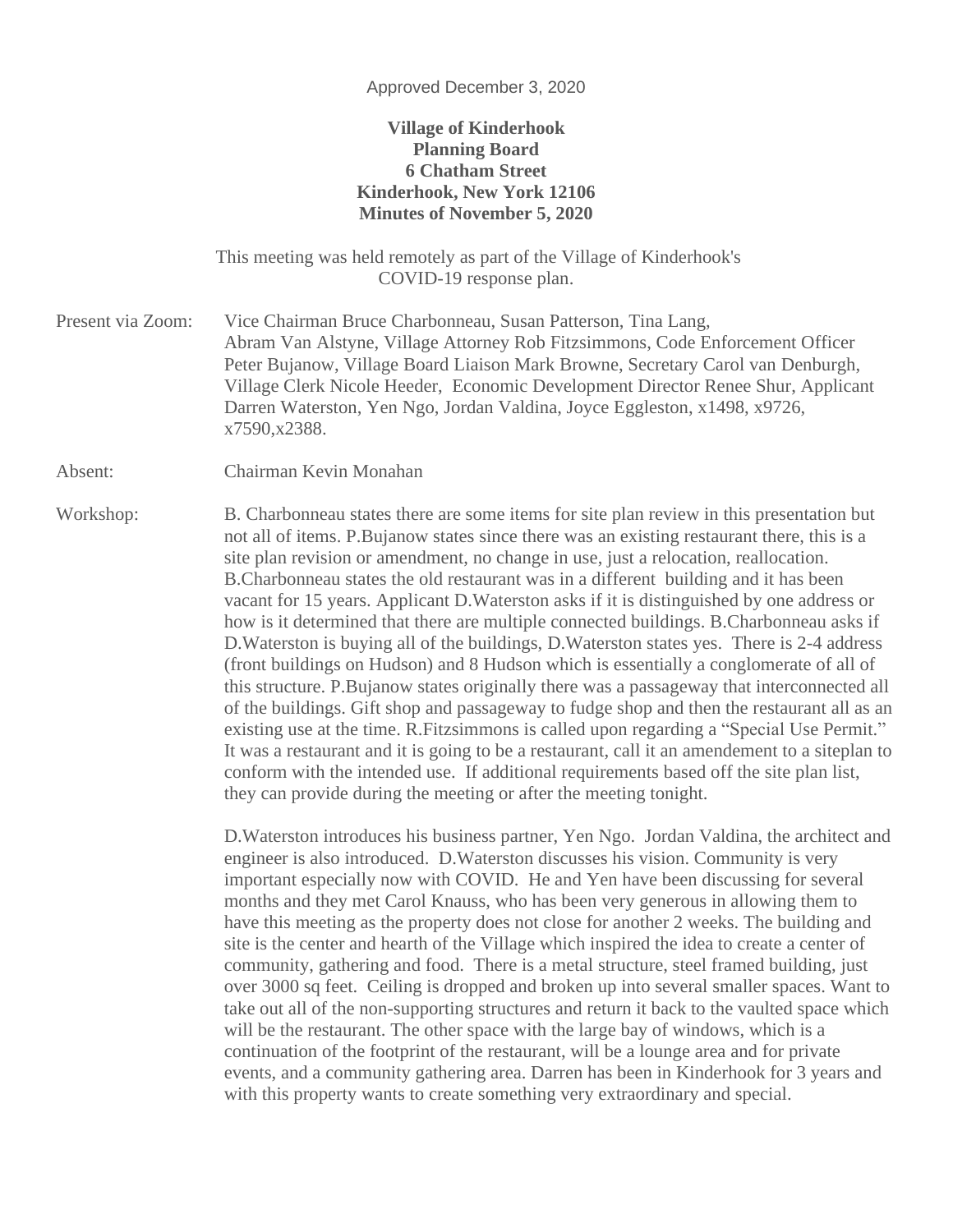| Call to Order:       | Meeting called to order at 7:15pm by Bruce Charbonneau.                                                                                                                                                                                                                                                                                                                                                                                                                                                                                                                                                                                                                                                                                                                                                                                                                                                                                                                                                                                                                                                                                                                                                                                                                                                                                                                                                                                                                                                                                                                                                                                                                                                                                                                                                                                                                                                                                                                                                                                                                                                                                                                                                                                                                                                                                                                                                                                                                                                                                                                                                                  |
|----------------------|--------------------------------------------------------------------------------------------------------------------------------------------------------------------------------------------------------------------------------------------------------------------------------------------------------------------------------------------------------------------------------------------------------------------------------------------------------------------------------------------------------------------------------------------------------------------------------------------------------------------------------------------------------------------------------------------------------------------------------------------------------------------------------------------------------------------------------------------------------------------------------------------------------------------------------------------------------------------------------------------------------------------------------------------------------------------------------------------------------------------------------------------------------------------------------------------------------------------------------------------------------------------------------------------------------------------------------------------------------------------------------------------------------------------------------------------------------------------------------------------------------------------------------------------------------------------------------------------------------------------------------------------------------------------------------------------------------------------------------------------------------------------------------------------------------------------------------------------------------------------------------------------------------------------------------------------------------------------------------------------------------------------------------------------------------------------------------------------------------------------------------------------------------------------------------------------------------------------------------------------------------------------------------------------------------------------------------------------------------------------------------------------------------------------------------------------------------------------------------------------------------------------------------------------------------------------------------------------------------------------------|
| Minutes:             | T. Lang motions to approve the Planning Board minutes of October 1, 2020. S. Patterson<br>seconds; all in favor.                                                                                                                                                                                                                                                                                                                                                                                                                                                                                                                                                                                                                                                                                                                                                                                                                                                                                                                                                                                                                                                                                                                                                                                                                                                                                                                                                                                                                                                                                                                                                                                                                                                                                                                                                                                                                                                                                                                                                                                                                                                                                                                                                                                                                                                                                                                                                                                                                                                                                                         |
| Funds Remaining:     | \$1936.06                                                                                                                                                                                                                                                                                                                                                                                                                                                                                                                                                                                                                                                                                                                                                                                                                                                                                                                                                                                                                                                                                                                                                                                                                                                                                                                                                                                                                                                                                                                                                                                                                                                                                                                                                                                                                                                                                                                                                                                                                                                                                                                                                                                                                                                                                                                                                                                                                                                                                                                                                                                                                |
| Correspondence:      | None                                                                                                                                                                                                                                                                                                                                                                                                                                                                                                                                                                                                                                                                                                                                                                                                                                                                                                                                                                                                                                                                                                                                                                                                                                                                                                                                                                                                                                                                                                                                                                                                                                                                                                                                                                                                                                                                                                                                                                                                                                                                                                                                                                                                                                                                                                                                                                                                                                                                                                                                                                                                                     |
| Old Business:        | -Review of Planning Board Application for amendments and updating. B.Charbonneau<br>worked on PB application, was many pages. We need to come to a workshop for<br>everyone to work on and understand.                                                                                                                                                                                                                                                                                                                                                                                                                                                                                                                                                                                                                                                                                                                                                                                                                                                                                                                                                                                                                                                                                                                                                                                                                                                                                                                                                                                                                                                                                                                                                                                                                                                                                                                                                                                                                                                                                                                                                                                                                                                                                                                                                                                                                                                                                                                                                                                                                   |
|                      | - Proposed Zoning Law change (Local Law No. 7 of 2020) to the two agricultural uses<br>under General Uses in the Use Regulations table. M.Browne asks R.Fitzsimmons to help<br>with the proposed change in law. Change in agricultural uses within some areas in the<br>Village. Concerns that there would need to be modifications to supplemental regulations<br>(guinea hens, chickens, etc.). Discussions with Mayor Leiser, Trustees and former<br>Mayor Dunham to look at again for evaluation and a better/total solution then back to<br>Planning Board for approval, and then back to Local Law Public Hearing and adoption<br>through the Village Board.                                                                                                                                                                                                                                                                                                                                                                                                                                                                                                                                                                                                                                                                                                                                                                                                                                                                                                                                                                                                                                                                                                                                                                                                                                                                                                                                                                                                                                                                                                                                                                                                                                                                                                                                                                                                                                                                                                                                                       |
| <b>New Business:</b> | - Darren Waterston, Site Plan Amendment, SBL#43.20-2-42, 8 Hudson Street, proposed<br>Restaurant, "The Aviary Restaurant". The area marked in green on the provided map<br>represents the footprint of the restaurant and lounge together. To the right of that are<br>offices, past Unique Nutrition and behind that is an easement shared between the Village<br>and P.Calcagno, the bagel shop owner. D.Waterston hopes to have access to this<br>easement but it is not on the boundary of this property. Next is a dentist office and the<br>old restaurant. The parking lot holds 37 parking spaces. B.Charbonneau asks where do<br>you get in and out? D. Waterston says considering opening up the brick wall that is the<br>side wall to the steel framed building. 2 points of egress that would combine all of those<br>spaces. First would be the existing entrance where one would go to the dentist office and<br>the second would be the one created by opening of the wall into the steel framed<br>building. B.Charbonneau asks if the building has sewer. Confirmed by J.Valdina.<br>B. Charbonnuea says likely the State will ask to put a grease trap in there based on past<br>experience. B.Charbonneau asks where the kitchen will be located. D.Waterston states it<br>will be built within the framework of the metal space. It is both an open and enclosed<br>kitchen, still in the design process. M.Browne asks hours of operations, lighting, signs<br>and how trucks will service the restaurant. Y.Ngo states evening hours 5-10, maybe Fri<br>& Sat 10:30 or 11pm, maybe a small lunch menu if a need for the Village. For deliveries,<br>hoping that they are able to use the back easement where P.Calcagno's bagel shop is. 10-<br>15 minutes for the delivery process. This is the best way to go directly to restaurant<br>rather than go from the front. Signage to honor the look of the Village, very thoughtful<br>and natural looking, not looking to create big signage but not thought through yet.<br>B. Charbonneau states if elevations to be changed, which you will if you put a door in, we<br>need a piece of paper with that on it. This is in the Historic District so HPC will need to<br>look at it also, so make it all part of the site plan here. M.Browne suggests to think about<br>these things in advance as there are rules on signage (size of sign, lettering, no neon<br>signs) so best to package this all together as one amendment. Y.Ngo says thinking of<br>taking away existing wooden sign in front. Make something natural, ivy or wood, goes |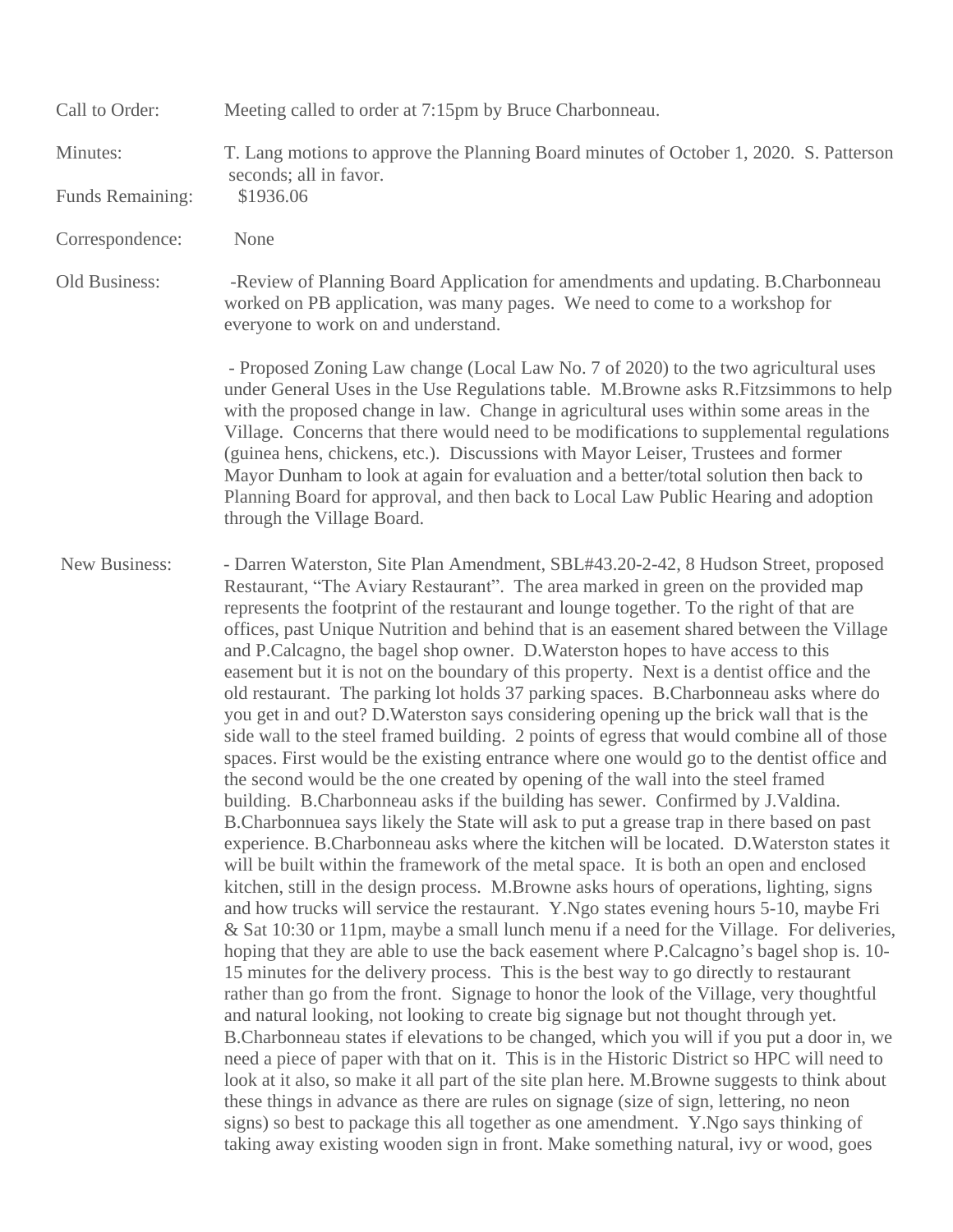with the space. B.Charbonneau propose to accept this as a preliminary site plan. Motion by A.VanAlstyne, second by S.Patterson. S.Patterson said most of these items well defined in Village Code and CEO can advise as you move forward. Want to lay out things to consider. B.Charbonneau states using existing site plan, we would like to see is planned exit and entrance, where garbage will go and how you going to store it, an elevation, PB does not have say on what building looks like but HPC does, SEQR form (NYS form where you are required to swear you are not impacting the environment anymore then it already is and PB has to agree with you). S.Patterson would like to add consideration for some landscaping. D.Waterston says that will be included as an accommodation for outdoor space will be considered. Designate and block out some green space against the building and provide dimensions. S.Patterson discusses hours of operation and how PB approves reasonable hours with 3 or 4 exceptions throughout the year for special events. B.Charbonneau states we will write that in as part of the permit and any other special things that we need. R.Fitzsimmons confirms we will need to go to a Public Hearing. B.Charbonneau says to get on agenda for next meeting for Final Site Plan, assuming all will be approved, we then need to set up and hold a Public Hearing (60 days from now). D.Waterston needs to request a demolition permit prior to the Amendment to the Site Plan getting approved for the drop ceiling demolition. B.Charbonneau states if within the four walls, Planning Board has no say. P.Bujanow would need to issue the permit. P.Bujanow states NYS Law says any demolition, interior or exterior, have an asbestos survey completed prior to any work commencement. Environmental firm to come in and evaluate the facility and prepare a report that gets submitted to Code Enforcement Officer. A demolition permit then gets issued, work gets done and Environmental firm comes back, inspects and issues a letter of certification. Then the next construction phase can begin. D.Waterston states the Environmental firm coming next week. P.Bujanow suggests D.Waterston get onto the next HPC agenda. First week of June is the proposed opening date. Timelines are very critical. Thanks everyone for thinking ahead. A.VanAlstyne asks about cuisine. D.Waterston states it will feature local purveyors, farmers and growers, eating seasonally and locally. B.Charbonneau states the letter from Carol Knauss will become part of the file.

- Pop-Up Shops. D.Waterston is open to help in using his building for this purpose. M.Browne speaks about this subject. 2016 Comprehensive Plan to investigate strategies to update zoning for Pop up Store. Short term temporary rental event from1-6 months. Three scenarios: 1. Existing approved site plan and owner wants to temporarily set up something separately, collecting money separately in the same space. 2. Vacant space and owner wants to get pre-approval for a pop-up shop. 3. Business separate from owner who wants to get pre approval before the negotiate a contract with the owner. M.Browne to work with R.Fitzsimmons and R.Shur on this for a workable solution to present back to the Planning Board. P.Bujanow looks at fire, health and safety issues and State codes that all need to be taken into consideration. Potentially doubling occupancy with the addition of a second store. M.Browne states this works better in a vacant space. Westfield, NY is used as an example of this concept. P.Bujanow suggests using Van Buren Hall for this idea. M.Browne wants to be mindful of our local businesses. M.Browne to continue to work on and bring back to the Planning Board.

-M. Browne discusses Mills Park directional sign to direct people from the AHET into the Village. (Columbia County Historical Society, MVB site, restrooms, Bike repair shop). Sign to be drawn up and brought to PB and HPC to make sure in compliance with sign regulations. B.Charbonneau states PB does not have any control over Village